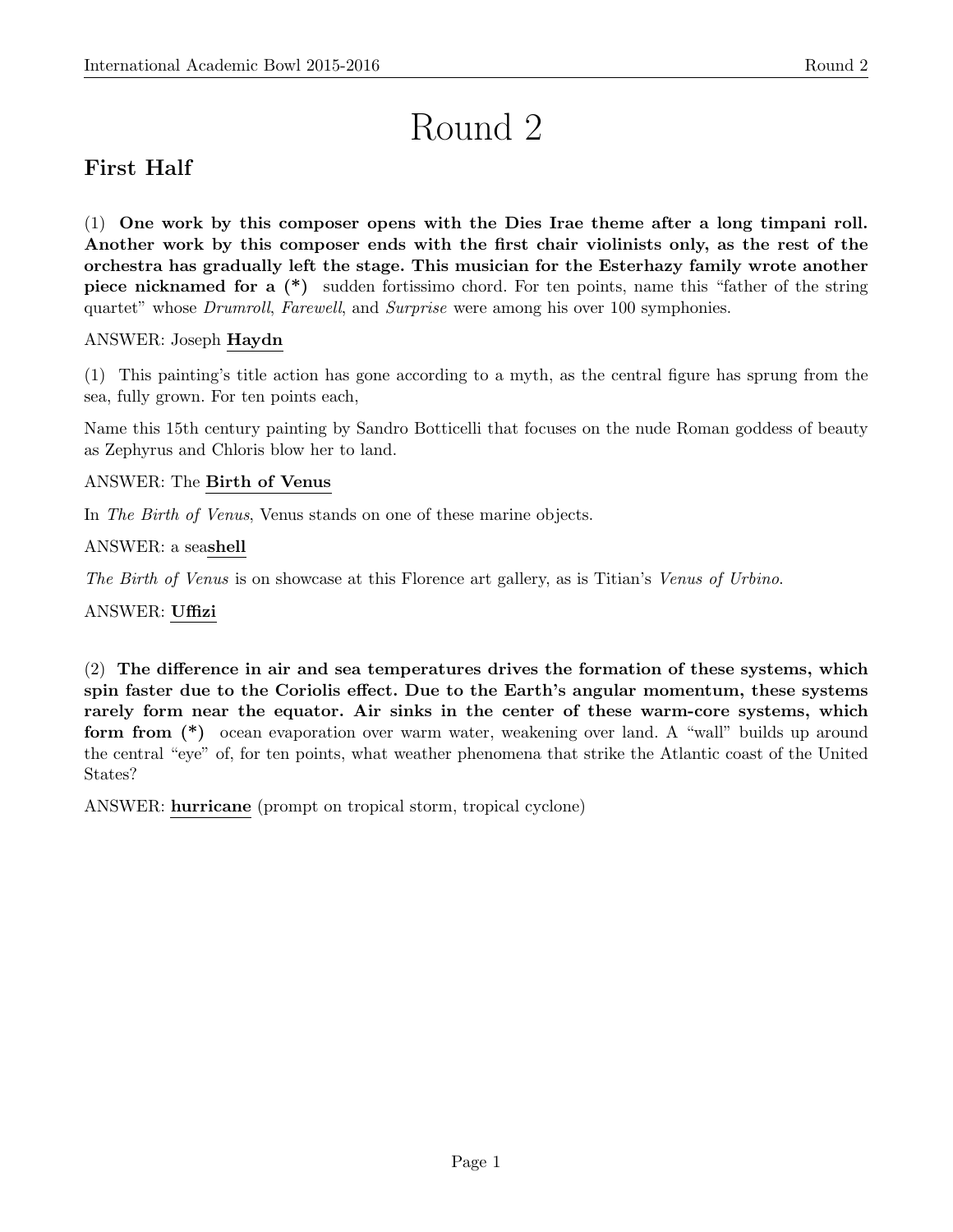(2) Early examples of these objects were made using silver-mercury compounds, and silvered glass is commonly used today. For ten points each,

Name this devices that reflect light, in which images can be seen.

# ANSWER: mirror

In this optical effect, light rays bend as they pass through a different medium. This optical effect contrasts with reflection, in which the light simply bounces off a surface.

# ANSWER: refraction

This law, named for a Dutch astronomer, describes the angle of refraction created at the interface between the two media. This equation takes the form of a ratio of sines of the angles to the indices of refraction.

ANSWER: Snell's Law (or Snellius's Law)

(3) This man led during a brief period of free speech called the Hundred Flowers Movement. He noted that "political power grows out of the barrel of a gun" in a book of Quotations from this man, which has sold over a billion copies during a decade-long anti-capitalist movement that followed the (\*) Great Leap Forward. The Cultural Revolution was led by, for ten points, what first Chairman of China's Communist Party, whose "Little Red Book" was once required reading in China?

# ANSWER: Mao Zedong

(3) This emperor was proceeded by Claudius, and Galba was his immediate successor. For ten points each,

Name this Roman emperor who ordered the construction of a "Golden House" and possibly killed his mother Agrippina. He legendarily fiddled during a 64 AD disaster.

ANSWER: Nero Claudius Caesar Augustus Germanicus

Nero allegedly fiddled during this event. It's likely that he actually helped end it, though he later blamed it on Christians.

## ANSWER: Great Fire of Rome

Another mentally unstable emperor, Caligula, tried to name Incitatus as a consul, despite Incitatus having this property that would seemingly disqualify him from the position.

ANSWER: he was a horse (prompt on descriptions of "being an animal" or "not being human" by asking "what animal?" or "so what was he?")

(4) This modern city houses a giant altar built by Eumenes II in its Pergamon Museum. In the 1920s, this city's nightlife was centered around the Alexanderplatz, found in its (\*) "Alt," or "old," neighborhood. Located on the river Spree, this city's boroughs include Spandau, which borders neighboring Potsdam. For ten points, name this site of the Brandenburg Gate, a city reunified in 1990 after the destruction of a namesake wall.

## ANSWER: Berlin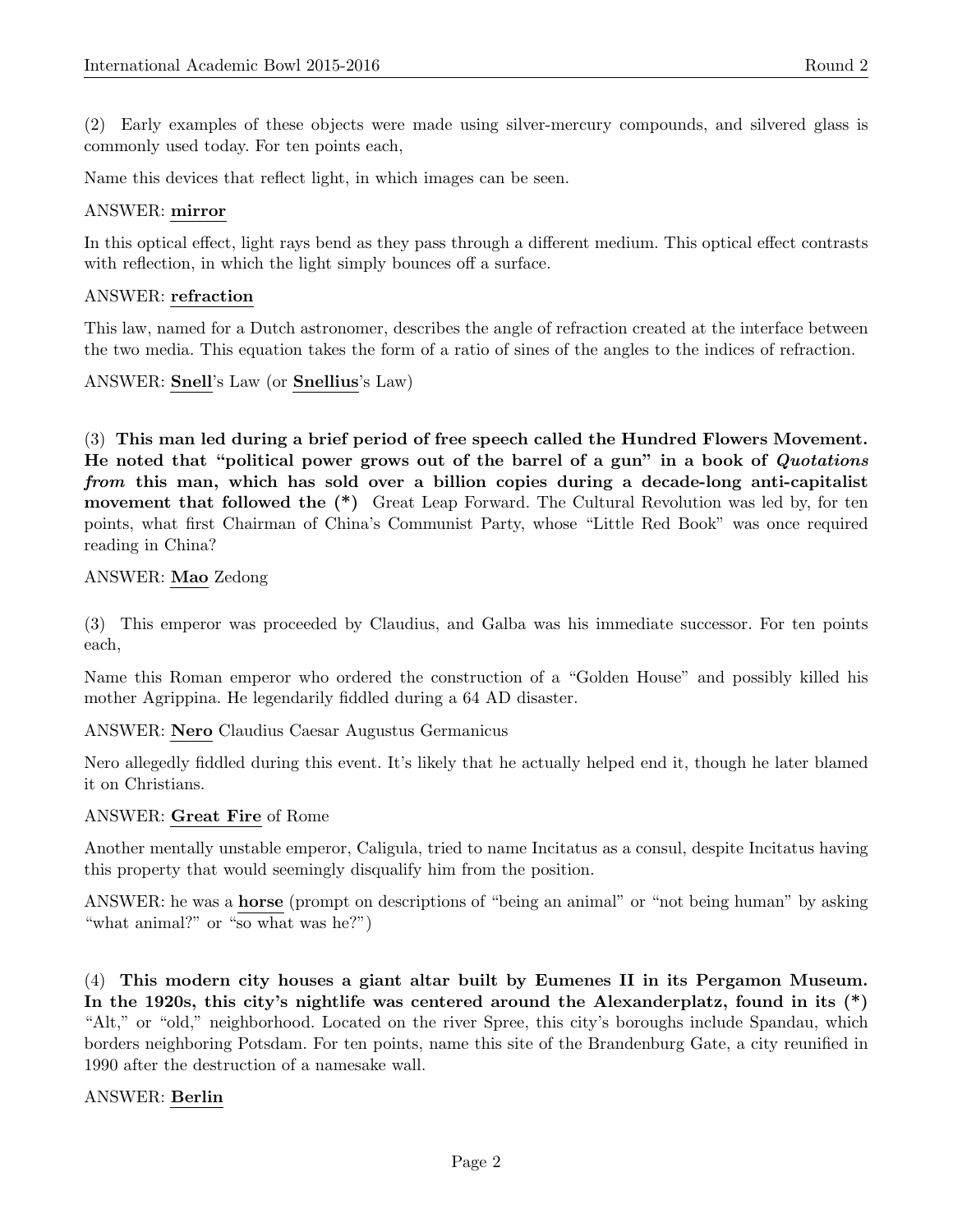(4) Answer the following about Sigmund Freud for ten points each.

Prior to the outbreak of World War II, Freud fled this country, where he had worked at the University of Vienna.

# ANSWER: Austria

Freud's magnum opus is this 1899 study of the unconscious as viewed through his patient's dreams. This work describes dreams as "wish fulfillment."

#### ANSWER: The Interpretation of Dreams (or Die Traumdeutung)

This colleague of Freud coined the term "collective unconscious" to describe the universal group of archetypes, symbols, and mythologies that are shared by all humans.

## ANSWER: Carl Jung

(5) A function  $f(x)$  [EFF of EX] has this property if  $f(-x)$  [EFF of negative EX] is equal to  $-f(x)$  [negative EFF of EX], which causes it to be symmetric around the origin. The number of factors in a perfect square is this type of number. The median of a data set is (\*) guaranteed to be an element of the data set if its size has this property. Integers of this type leave a remainder when divided by 2. For ten points, name these integers which are not even.

#### ANSWER: odd

(5) Answer the following about Pythagorean triples for ten points each.

A Pythagorean triple is the set of integer side lengths for this type of triangle. The Pythagorean Theorem can be used to find the length of the hypotenuse in this type of triangle.

## ANSWER: right triangle

The smallest Pythagorean triple gives a hypotenuse of 5 and these two values for the legs.

ANSWER: 3 and 4 (accept in either order)

This length can be found in a Pythagorean triple with a leg of 8 and a hypotenuse of 17.

## ANSWER: 15

(6) In this work, Dunyazad tells her sister a plan to avoid execution. Cassim's greed is ultimately his downfall when he enters a magic cave in this work. In the frame story to this work, Shahrayar listens to the stories told by  $(*)$  Scheherazade. This collection includes a series of stories in which the egg of a roc is stolen by the sailor Sinbad, and one in which a djinn rises from a magic lamp. For ten points, name this collection of Persian stories that includes "Ali Baba and the Forty Thieves" and "Aladdin."

## ANSWER: The Arabian Nights' Entertainment (accept One Thousand and One Nights; accept One Thousand and One Arabian Nights)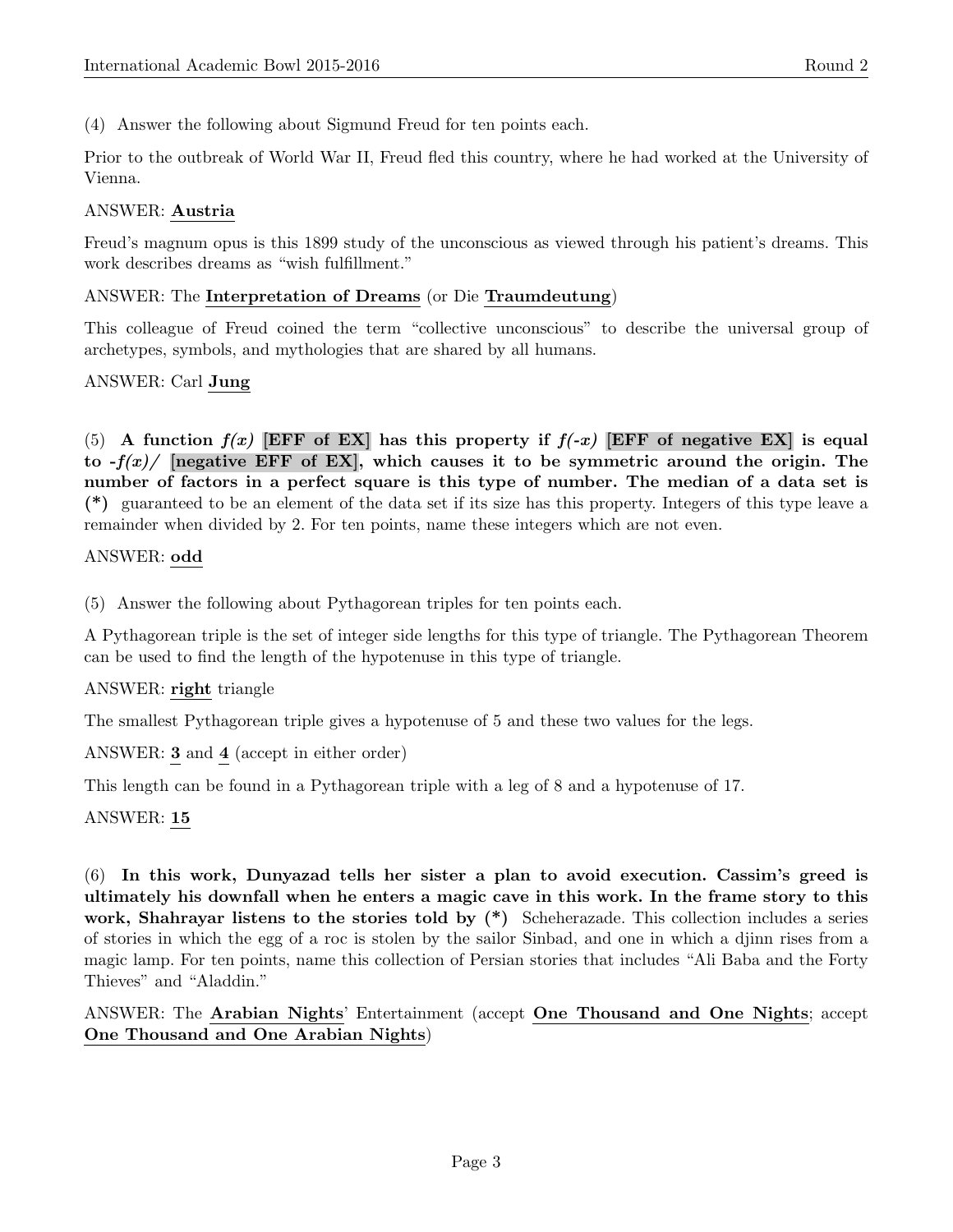(6) This author wrote about a man who dies insisting "I would prefer not to." For ten points each,

Name this author of "Bartleby the Scrivener" and "Billy Budd," who is more famous for a novel that begins with the narrator telling the reader to "Call [him] Ishmael."

#### ANSWER: Herman Melville

Ishmael narrates this novel by Melville, which chronicles Captain Ahab's quest to kill the title white whale.

#### ANSWER: Moby-Dick; or, The Whale

At the beginning of Moby-Dick, Ishamel is distressed over having to share a bed with this Polynesian harpooner. At the end of the novel, Ishmael is saved by floating on this character's coffin.

## ANSWER: Queequeg

(7) This event was "protested" by the Flagellants, who may have brought this event from town to town as they beat themselves in penance for this event. Jews were blamed for poisoning wells during this event. Its origins have been traced to soldiers returning from (\*) Caffa to Genoa, where the Yersinia pestis bacteria was transmitted via flea-infested rats. For ten points, name this devastating event that sharply cut 14th century Europe's population, an epidemic of a certain plague.

ANSWER: Black Death (or the bubonic plague or Black Plague; accept the spread, etc. of Yersinia pestis before it is read; prompt on "plague")

(7) The leader of this maneuver said about its failure, "I've always thought the Yankees had something to do with it." For ten points each,

Name this assault, ordered by Robert E. Lee, which targeted George Meade's forces at Cemetery Ridge on the third day of a battle in Pennsylvania.

#### ANSWER: Pickett's Charge

Pickett's Charge occurred at this July 1863 battle. In a dedication ceremony for a cemetery at this battleground, Abraham Lincoln gave a short address.

#### ANSWER: Battle of Gettysburg (accept Gettysburg Address)

Prior to the Battle of Gettysburg, a confrontation at Brandy Station involved the largest American battle involving this type of military unit, mounted on horses.

## ANSWER: cavalry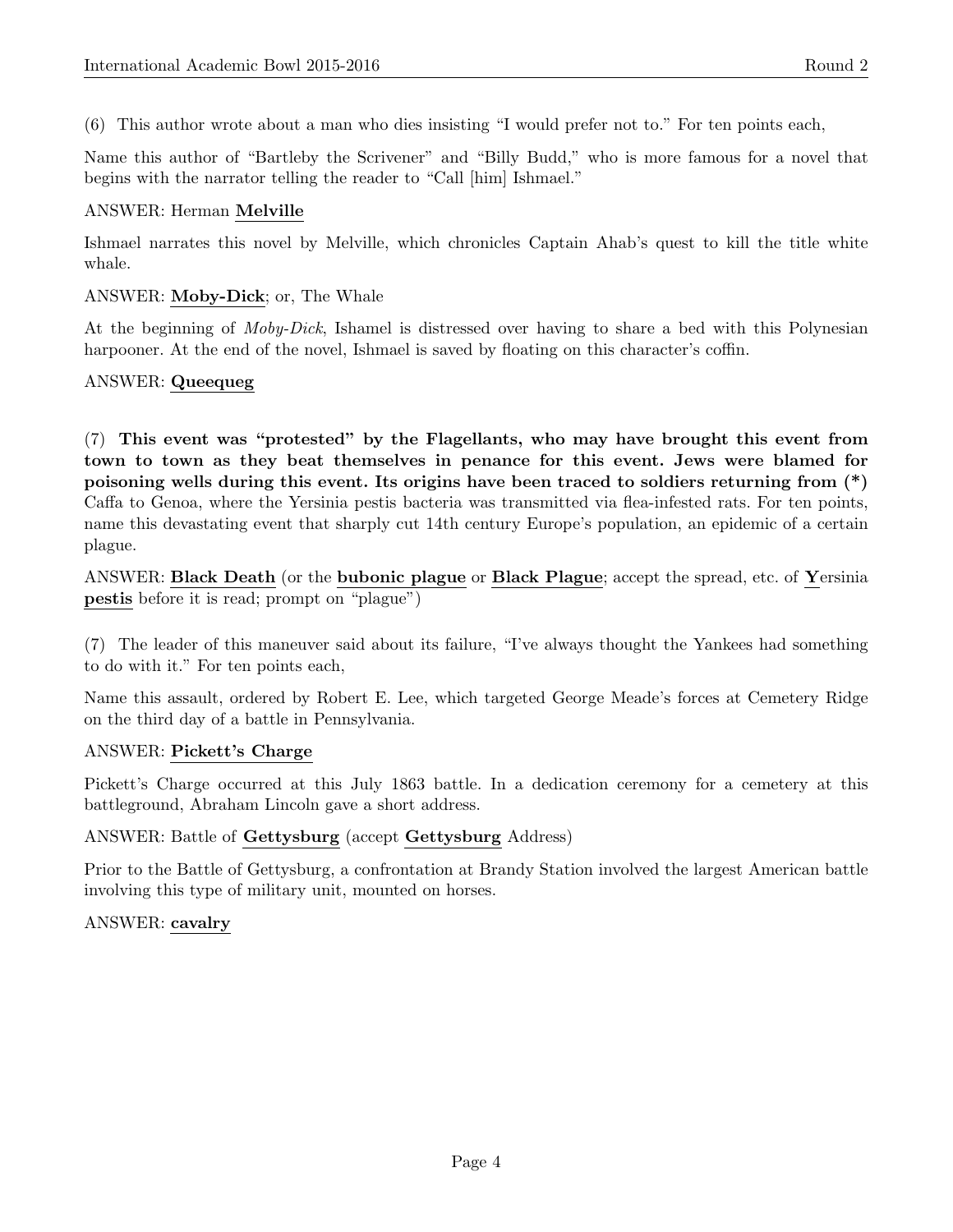# Sixty Second Rounds

The categories are . . .

- 1. Nature Poems
- 2. Israel
- 3. Muscles
- 4. Sculptures

# NATURE POEMS

Name the nature poet who...

(1) Wrote "After Apple Picking" and mentions apple trees and pines in "Mending Wall."

# ANSWER: Robert Frost

(2) Described a "wee [...] tim'rous beastie" whose plans have "gang agley" [gong ah-GLAY] in "To a Mouse."

# ANSWER: Robert Burns

(3) "Wandered lonely as a cloud" in his poem "Daffodils."

# ANSWER: William Wordsworth

(4) Described nature speaking in "a various language" in "Thanatopsis."

## ANSWER: William Cullen Bryant

(5) Penned odes "to a Nightingale" and "To Autumn."

# ANSWER: John Keats

(6) "Leant upon a coppice gate" while listening to the song of the title bird in "The Darkling Thrush."

# ANSWER: Thomas Hardy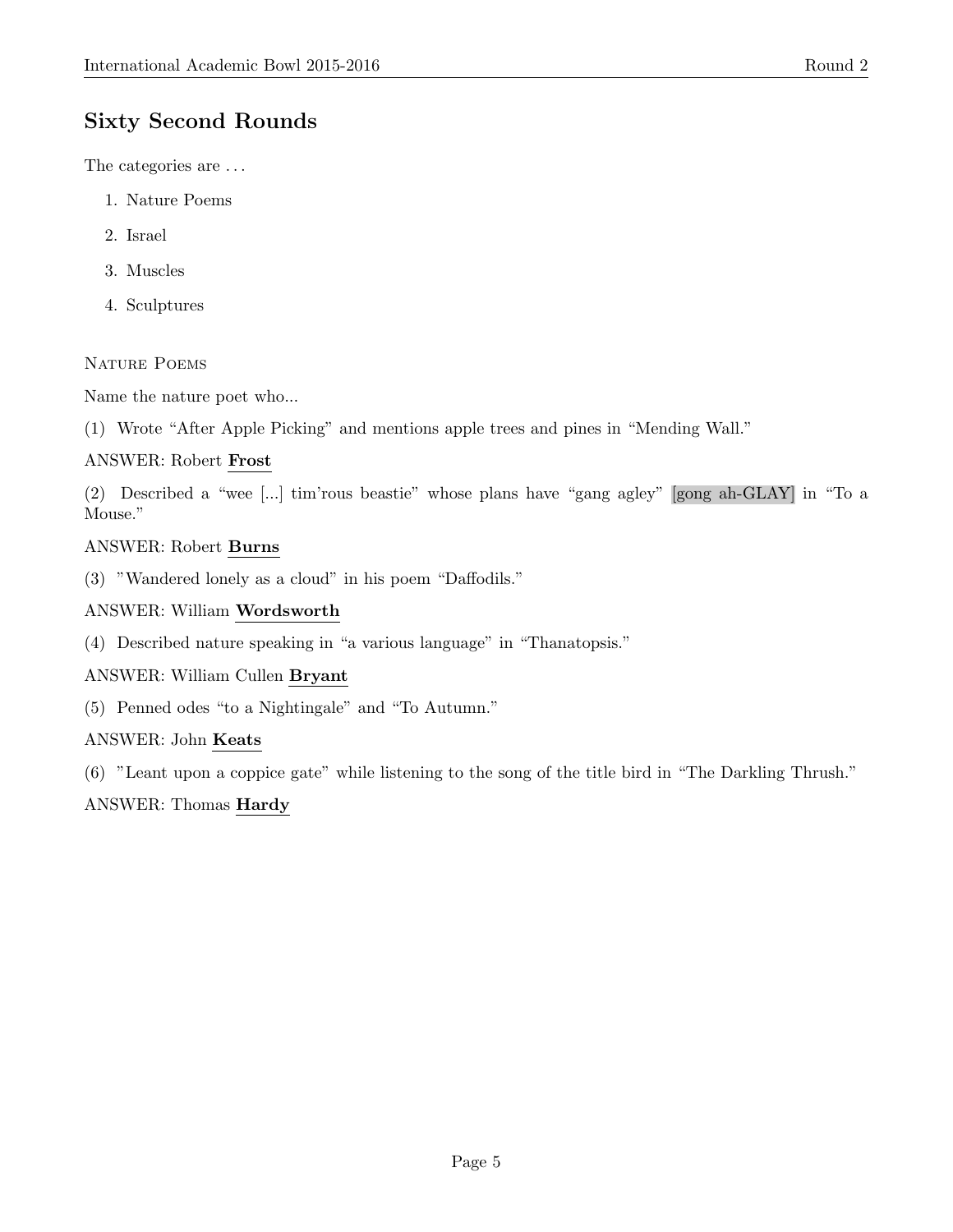Israel

Name the...

(1) Ethnoreligious group for which the country was created.

ANSWER: Jewish people (or Judaism, etc.)

(2) City it claims as its capital, a holy site for several Abrahamic religions.

#### ANSWER: Jerusalem

(3) Second-largest city in Israel, a coastal city where most foreign embassies are located.

# ANSWER: Tel Aviv

(4) Current Prime Minister of Israel.

#### ANSWER: Benjamin Netanyahu (prompt on Bibi)

(5) Peace accords signed between Anwar El Sadat and Menachem Begin in 1978.

## ANSWER: Camp David Accords

(6) Israeli intelligence service that was responsible for Operation Wrath of God.

#### ANSWER: Mossad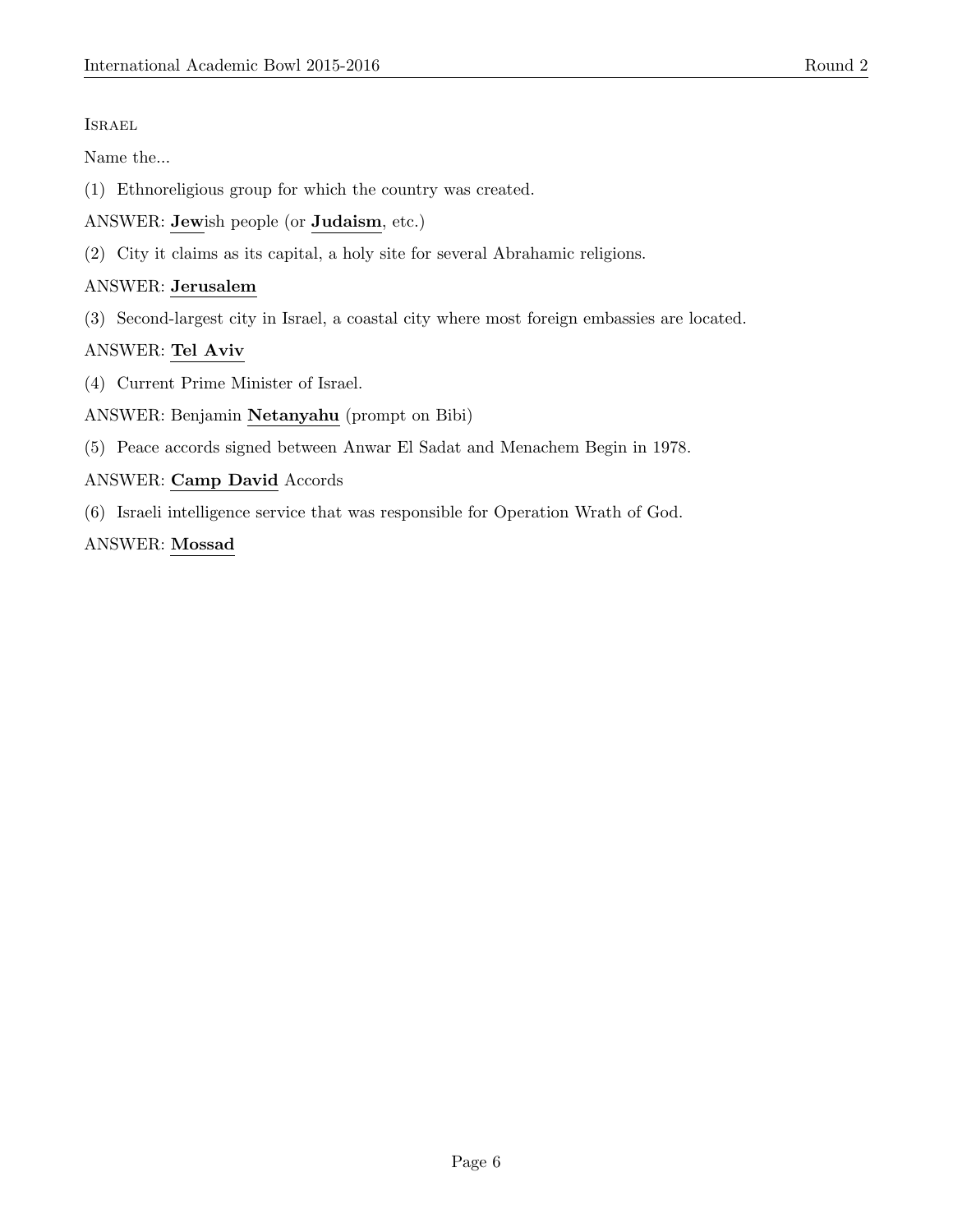## **MUSCLES**

Name the...

(1) Four-chambered cardiac muscle that pumps blood.

## ANSWER: heart

(2) Tough connective tissue that connects muscles to bones.

## ANSWER: tendons

(3) Type of muscle that is striated and moved voluntarily, as are attached to bones.

## ANSWER: skeletal muscle

(4) Type of muscle that moves involuntarily, as in the stomach and kidneys.

## ANSWER: smooth muscle

(5) The protein that works with myosin to control muscle movement.

## ANSWER: actin

(6) The functional unit of striated muscle tissue.

## ANSWER: sarcomeres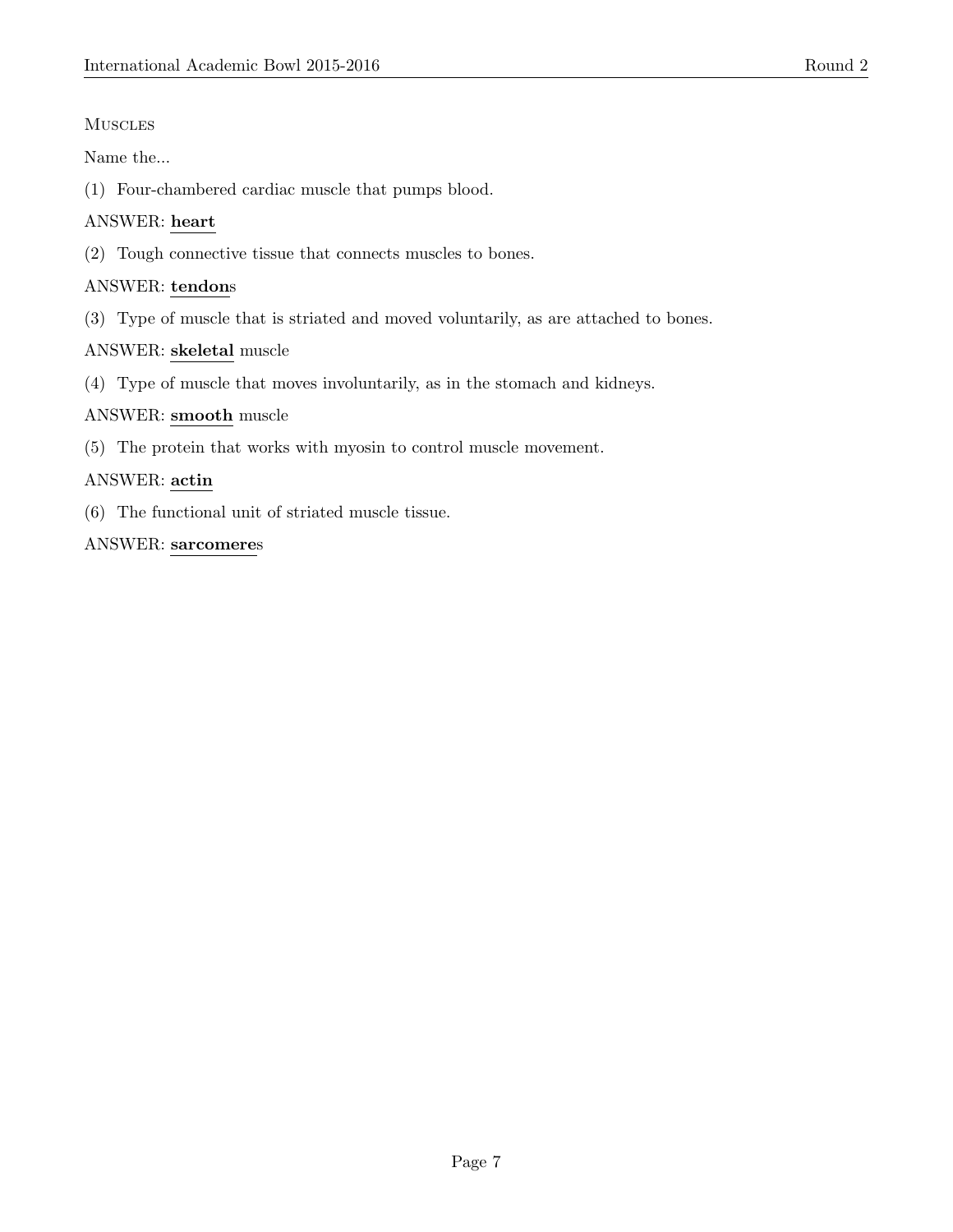#### **SCULPTURES**

Name the sculpture that...

(1) stands contrapposto with a slingshot on his shoulder, created in marble by Michelangelo.

# ANSWER: David

(2) sits with his head on his fist, as sculpted by Rodin [roh-DAN]

# ANSWER: The Thinker

(3) shows Francesca and Paolo da Rimini engaging in the title action as part of Rodin's Gates of Hell.

# ANSWER: The Kiss

(4) shows a goddess who may have once held an apple, but is now missing her arms.

# ANSWER: Aphrodite of Milos (or Venus de Milo; prompt on "Aphrodite" or "Venus")

- (5) is a headless and armless sculpture of a winged woman stepping forward.
- ANSWER: Winged Victory of Samothrace (accept Nike [NYE-kee] of Samothrace)
- (6) shows a group of men with nooses on their necks after a siege during the Hundred Years' War.

# ANSWER: The Burghers of Calais (or Les Bourgeois de Calais)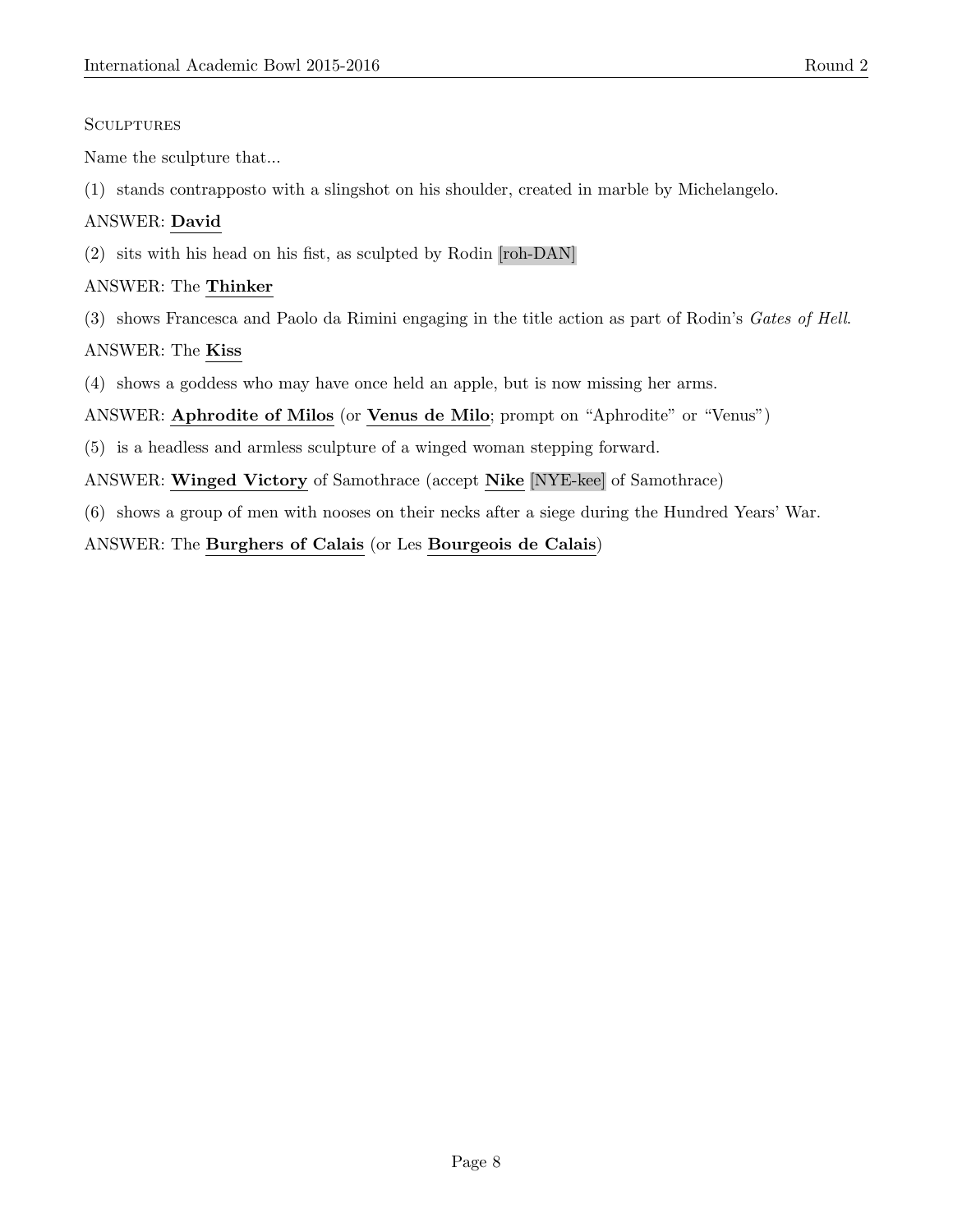# Second Half

(8) This author described the United States' colonization of the Philippines in his racist poem "The White Man's Burden." This author wrote a story in which Nag and Nagaina, two cobras, are attacked by the mongoose (\*) Rikki-Tikki-Tavi. A character created by this author uses fire to scare away Shere Khan and is trained by Bagheera the panther and Baloo the bear. For ten points, name this Indian-born author who wrote about Mowgli in The Jungle Book.

ANSWER: (Joseph) Rudyard Kipling

(8) After attending a ball at the Ministry of Education with her husband, the protagonist of this short story discovers that she lost the title object. For ten points each,

Name this short story, in which Mathilde works for ten years in order to replace the title piece of jewelry that she borrowed from Madame Forestier [foh-reh-stee-AY], only to discover that it was a fake.

ANSWER: The Diamond Necklace (or La Parure)

"The Necklace" was written by this author. Elisabeth Rousset is among the passengers traveling to Le Havre in this man's short story "Boule de Suif" [bool duh SWEEF].

ANSWER: (Henri René Albert) Guy de Maupassant

Both "The Necklace" and "Boule de Suif" [bool duh SWEEF] were originally written in this native language of Guy de Maupassant [GEE duh moh-pah-SAHN].

ANSWER: French (or francais)

(9) Electric fields rotate molecules with this property. Solids with this property are water soluble but do not form ions. Diatomic compounds like nitrogen and oxygen have low boiling points because they (\*) lack this property. For ten points, name this property of molecules like water that have a positive end and a negative end, an adjective that also describes the antipodal regions at the top and bottom of the Earth.

ANSWER: polar (be lenient and accept word forms)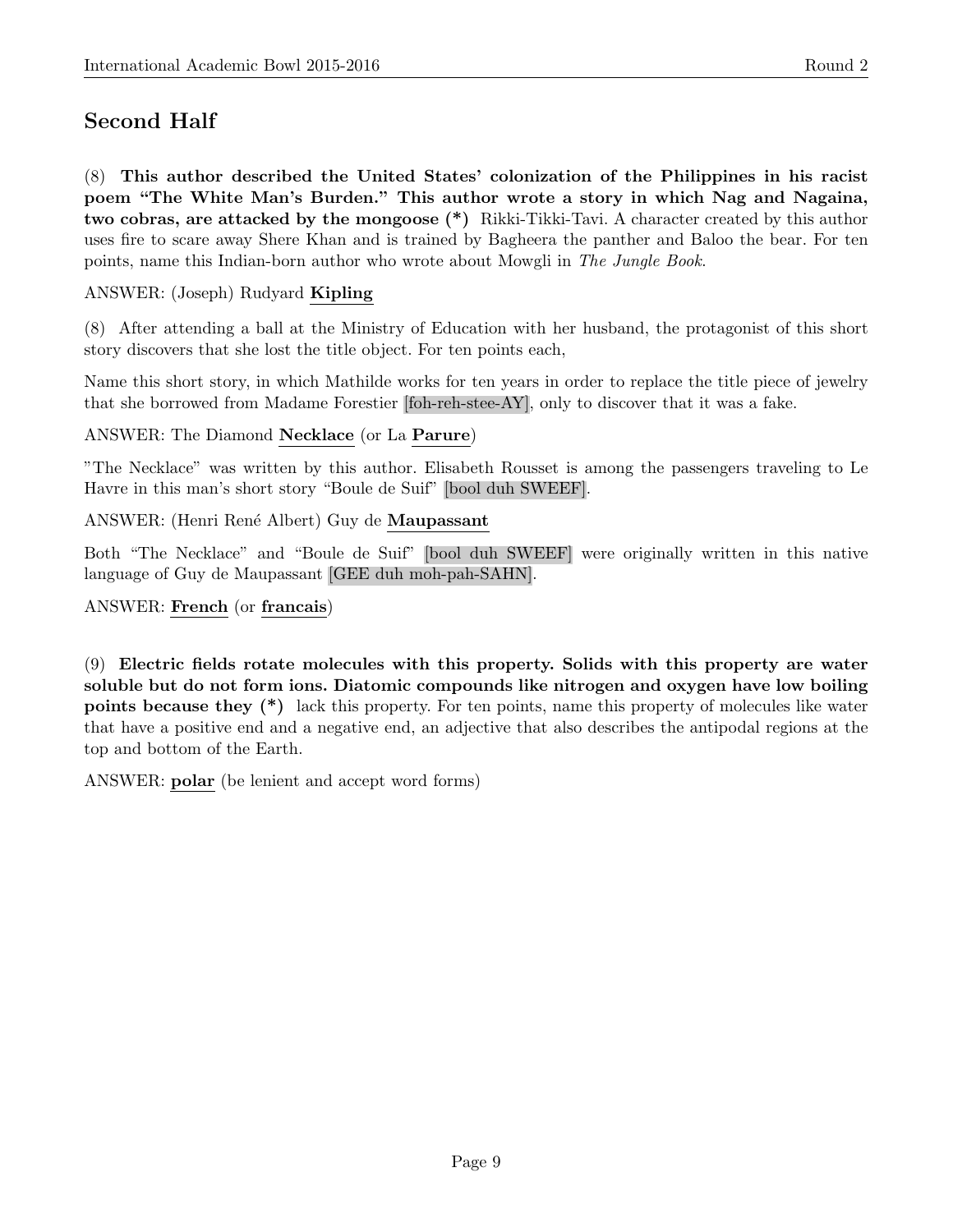(9) This scale is ordinal, meaning that while calcite is listed as "3," fluorite "4," and apatite "5," the difference between calcite and fluorite doesn't need to be the same as the difference between fluorite and apatite. For ten points each,

Name this 1-to-10 scale that ranks minerals based on their ability to scratch minerals with lower ranks. Talc ranks a 1 on this scale.

ANSWER: Mohs scale of mineral hardness

This mineral, the hardest naturally occurring mineral, ranks a 10 on the Mohs scale.

#### ANSWER: diamond

This form of aluminum oxide is the mineral used to judge 9 on the Mohs scale. When impurities in this mineral cause it to turn red, it is labeled a ruby.

#### ANSWER: corundum

(10) Jack London documented one of these events that caused the growth of Dawson City. During another of these events, Levi Strauss created his namesake blue jeans and many Chinese-Americans emigrated to America. One of them in Canada occurred in the (\*) Klondike, while the most famous one began after a discovery at Sutter's Mill. For ten points, name these events, the most famous of which brought "forty-niners" to California to find a precious metal.

ANSWER: gold rushes (accept equivalents containing the world "gold")

(10) The last ruler of this empire was executed after offering a large room of gold to his enemy. For ten points each,

Name this South American empire whose extensive road system connected cities like Cuzco and Machu Picchu.

## ANSWER: Incan Empire

The Incan empire was conquered by this conquistador, who captured Atahualpa at the Battle of Cajamarca.

#### ANSWER: Francisco Pizarro

The Incas spoke Quechua, but did not have a written language. Instead, they used these devices, which consisted of knotted strings, to record information.

#### ANSWER: quipus

(11) An assembly in this work includes the 2002 NBA All-Stars, Swamp Creature, and a man referred to as "Dubbledore," Gandalf. In this film, the owner of Octan gives out free tacos on Taco Tuesday, but weaponizes the Kragl [kraggle], an (\*) adhesive; that villain is the President-turned-Lord Business. It earned an Oscar nomination for Best Original Song, "Everything is Awesome." For ten points, name this 2014 film whose protagonist, Emmet, is a small toy.

#### ANSWER: The Lego Movie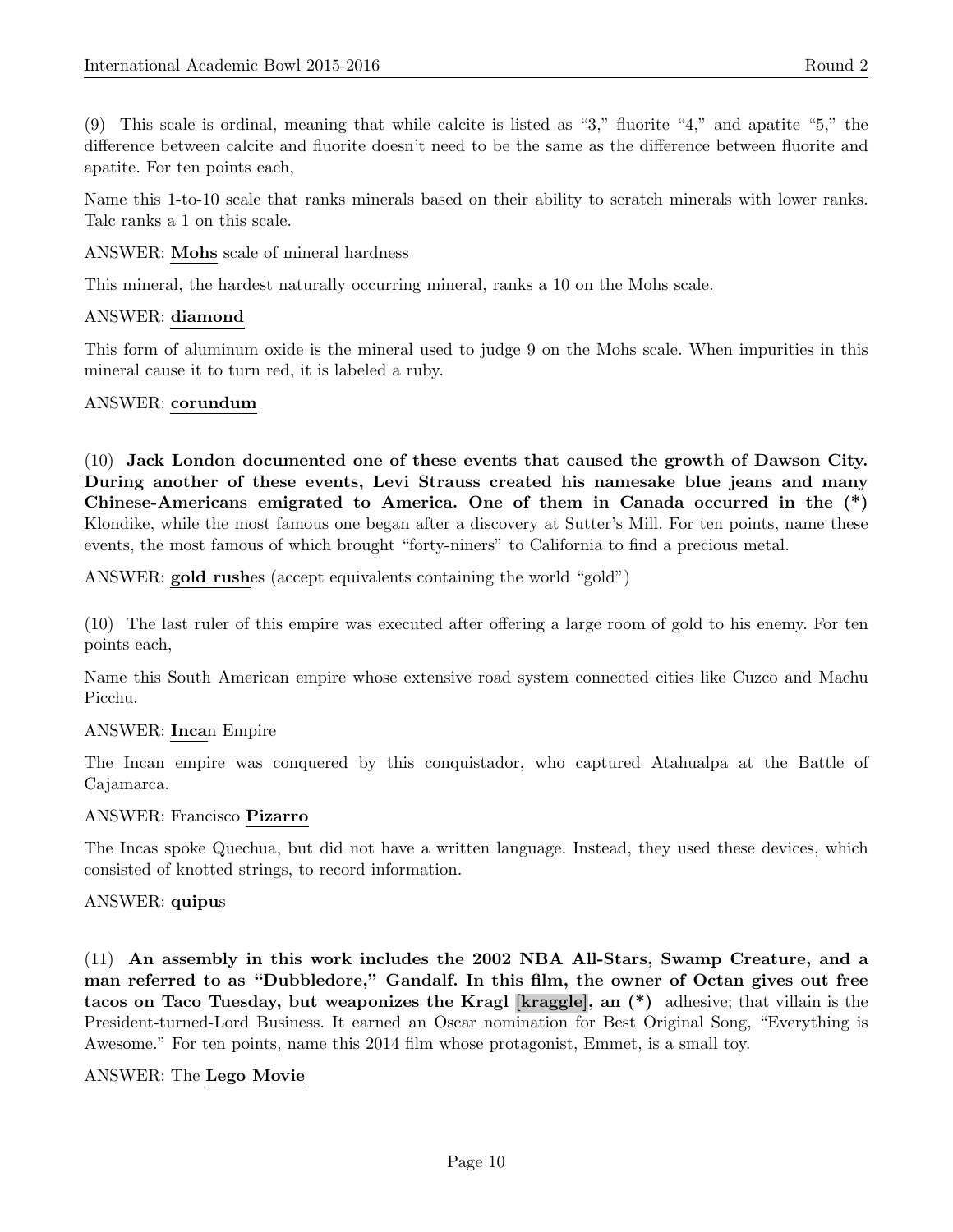(11) Canadian artist Ryan Adams released a cover version of this entire album. For ten points each,

Name this 2014 album, that includes songs like "I Know Places" and "You Are In Love."

#### ANSWER: 1989

1989 was released by this American female singer.

#### ANSWER: Taylor Alison Swift

This track was only included as a bonus track on 1989, but released as its seventh official single in February 2016. It claims that "heart break is the national anthem" and that the "best people in life are free."

#### ANSWER: New Romantics

 $(12)$  A character in this novel is given a white camellia after the death of the morphine addict Mrs. Dubose. This novel was inspired by her friendship with Truman Capote to create the **character of** (\*) Dill, and a recently released sequel to this novel is titled Go Set a Watchman. In this novel, Tom Robinson's trial causes unrest among the citizens of Maycomb, Alabama, including Jem and Scout. For ten points, name this novel featuring the lawyer Atticus Finch, written by Harper Lee.

#### ANSWER: To Kill a Mockingbird

(12) This work begins by describing the life of the Danish king Scyld Scefing [sheld SHEH-fing]. For ten points each,

Name this Anglo-Saxon epic poem about a Geatish [GATE-ish] hero who defends Heorot from a monster named Grendel.

## ANSWER: Beowulf

In Beowulf, Grendel is described as the son of this biblical figure, whose became the "first murderer" when he killed his brother.

#### ANSWER: Cain

Critics argue over whether *Beowulf*'s action is punctuated by three or four of these ceremonies, the last of which takes place after Beowulf's fight with a dragon.

ANSWER: funerals (accept answers indicating that a dead person is being disposed of, such as cremation)

(13) The Greeks could not conquer Troy unless they obtained a statue of this goddess which protected it, known as the Palladium. This goddess' mother was fooled into turning into a fly and swallowed by her father. This goddess' gift of an olive tree was preferred over (\*) Poseidon's gift of a salty spring. This goddess helps out Odysseus on his journey home, and is often accompanied by an owl. This goddess was born fully grown and fully armored from Zeus' head. For ten points, name this Greco-Roman goddess of wisdom.

#### ANSWER: Athena (accept Athene; accept Minerva)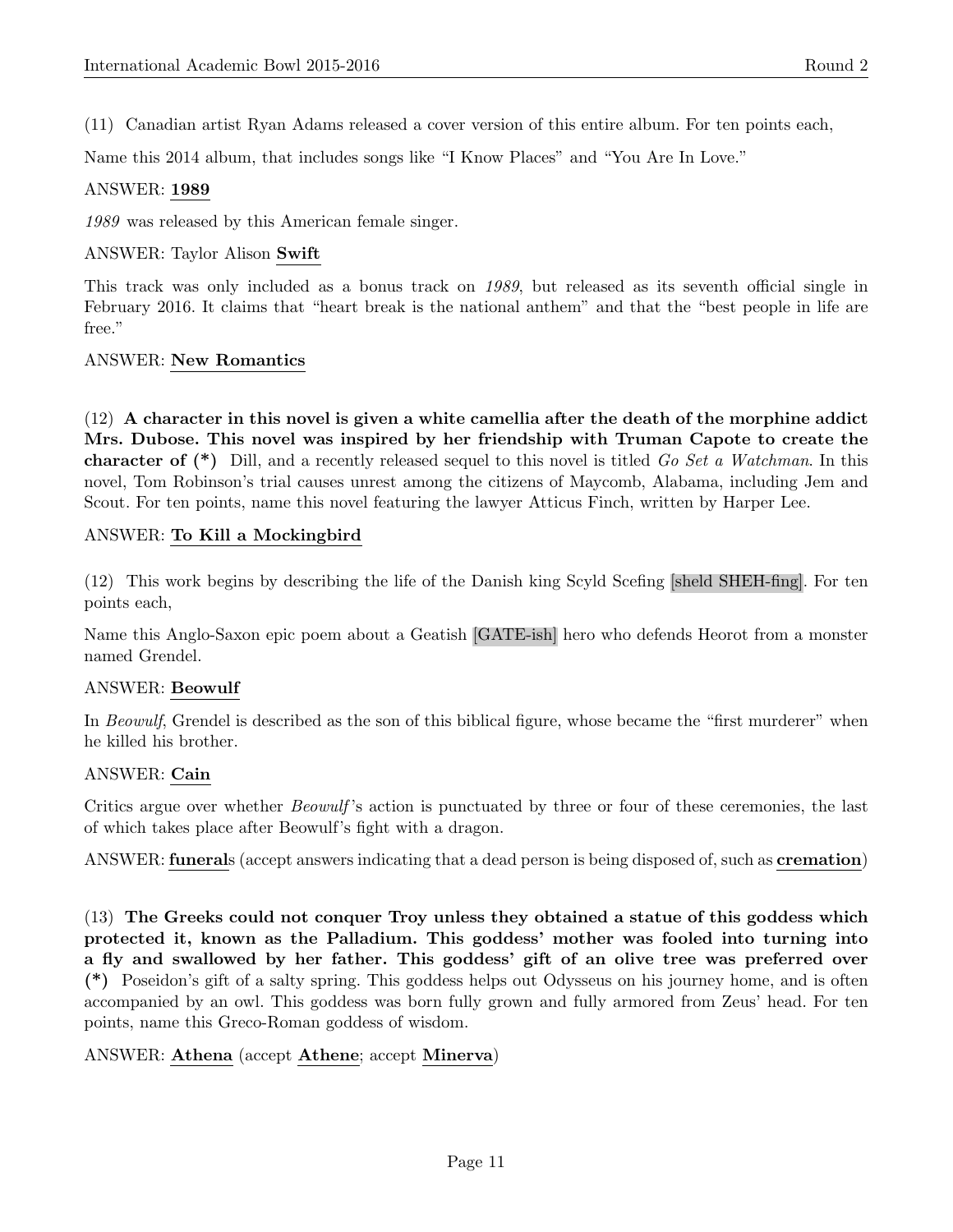(13) This holiday celebrates the miracle of one day's worth of oil managing to burn for eight days. For ten points each,

Name this wintertime Jewish holiday, which involves lighting a specialized menorah in memory of the Maccabees' oil lasting for eight days.

## ANSWER: Hanukkah

A common game played during Hanukkah involves the spinning of one of these four-sided tops, each of whose sides contains a letter.

#### ANSWER: dreidel (or sevivon)

The name dreidel does not come from Hebrew, but rather this historical language of the Ashkenazi Jews, a mix of German and Hebrew.

## ANSWER: Yiddish

(14) Polar bodies become this structure's starchy endosperm to store nutrients. Ferns and bryophytes produce spores instead of these structures, which are made from double fertilization in angiosperms. When wet, they shed their coat so that the primitive root, shoot, and cotyledons can  $(*)$  germinate. They are dispersed by wind, water, and by animals that carry them on their fur or eat the fruit protecting them. For ten points, name these structures that contain a plant embryo and are sown in the ground.

#### ANSWER: seeds

(14) Though humans have two of these organs, one on either side of the chest, they are not the same size; the left one is smaller to make room for the heart. For ten points each,

Name these respiratory organs, whose function is reduced in patients with emphysema or pneumonia, making it harder to breathe.

#### ANSWER: lungs

This muscle assists in breathing by contracting, which increases lung volume, which causes suction that draws air into the lungs. Spasms of this muscle cause hiccups.

#### ANSWER: diaphragm

These small, hollow sacs allow gases to be exchanged with the blood. Hundreds of millions of these sacs can be found in each lung.

## ANSWER: pulmonary alveoli (or alveolus)